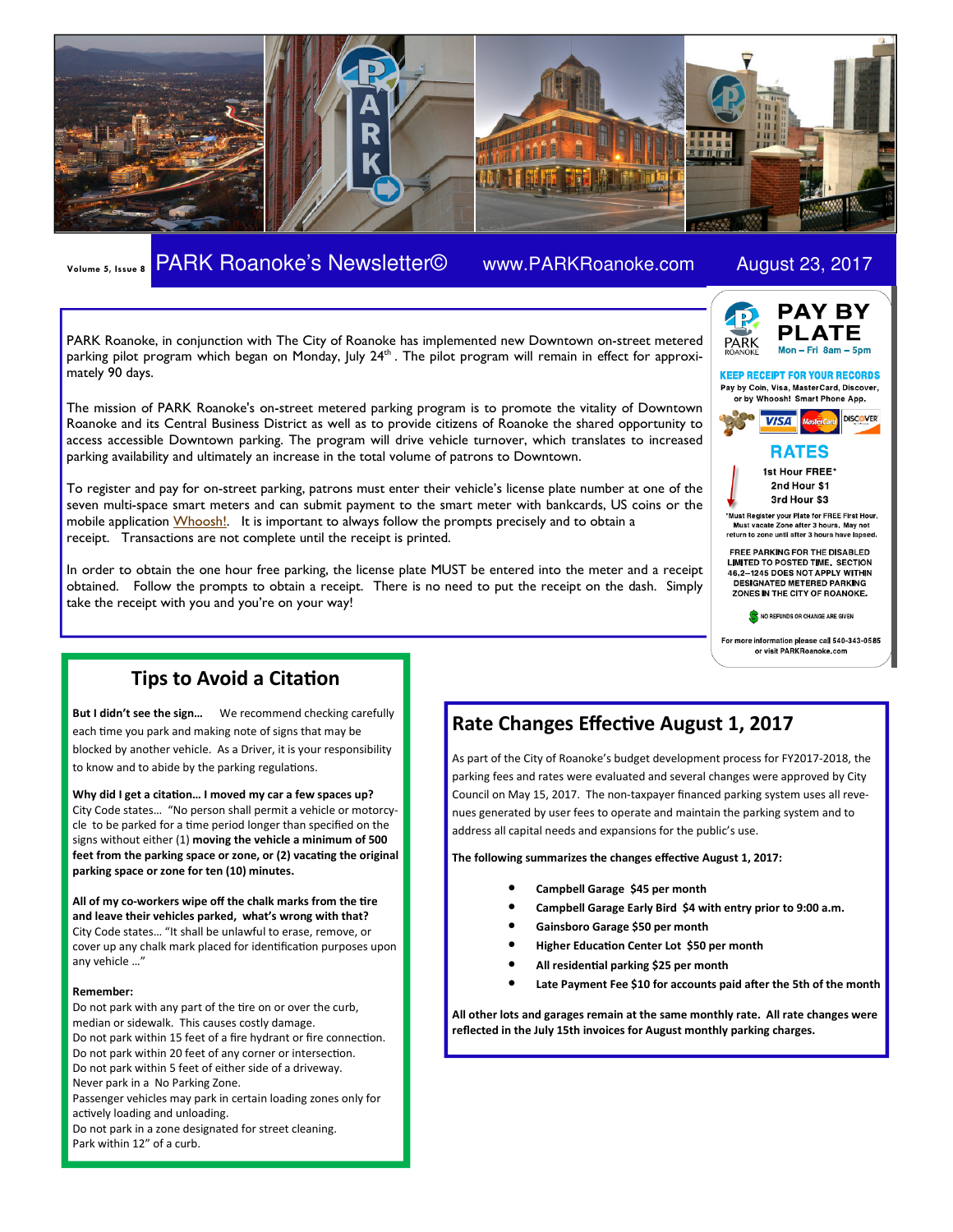

Payments for Monthly Parking and for Citations may now be paid on-line or over a toll free telephone line. www.PARKRoanoke.com/payments or dial

1-888-272-9829 Use Jurisdiction Code 6246

A nominal processing fee of \$1.95 applies to credit/debit card payments.

PARK Roanoke P. O. Box 83 Roanoke, VA 24002 117 Church Avenue, SW Roanoke, VA 24011

Phone: 540-343-0585 Fax: 540-342-6447 E-mail: parking@PARKRoanoke.com

### Bike Share Off to a Strong Start By Jeremy Holmes, Direction RIDE Solutions

At a little over eight weeks after its launch, the RIDE Solutions bikeshare program has seen incredibly success – reaching its annual membership goals of 1,000 members and delivering over 2,600 trips in just two months.

The system launched this spring with 9 stations in the Roanoke Valley, focused primarily in the downtown area and the surrounding neighborhoods. Since then, the 50 bikes in the system have been used 2,972 times by 1,174 members. Use has been so popular that RIDE Solutions already has plans to expand the system in two phases this fall and winter - adding three stations in the Crystal Spring Village, Riverside Center, and at Soaring Ridge Craft Brewing this fall; at an additional downtown station near the Market Building in February of 2018. The four new stations will bring an additional 20 bicycles into the bikeshare network.

### How Does It Work?

For folks who have not yet had a chance to use the system, accessing it is easy:

Download the Zagster app to your Android or iOS device, or create an account at zagster.com/ridesolutions.

#### Select your membership level:

Hourly: Rent bikes at any time for \$3 an hour

Annual: For \$40 a year, annual members can take unlimited trips, and the first hour of every trip is free.

Student: Students of Jefferson College of Health Sciences, Hollins University, Roanoke College, Virginia Western Community College, and the Virginia-Tech Carilion School of Medicine receive half-off the standard annual membership.

Resident: Residents of RGM Properties, Lofts at West Station, 416 Microfarms, Parkway 601, Allegheny Partners, and Garland Properties receive FREE membership as part of their residential amenities.



Start riding! Return the bike to the same station or any station in the system.

### It's that easy.

Zagster bikes are perfect for everything from a quick greenway ride during lunch, to an evening shopping trip, even catching a movie or concert on the weekend.

### Growing the Network

Bikeshare by RIDE Solutions is supported by local sponsors. Businesses who are interested in having a station located near them, property managers who want to offer free membership to their residents, and community-minded businesses interested in helping grow this fantastic amenity across the Roanoke Valley can get in touch with RIDE Solutions Director Jeremy Holmes at jholmes@rvarc.org to learn more.Jeremy Holmes | Director of RIDE Solutions

> 866-424-3334 RIDE Solutions: ridesolutions.org Bikeshare by RIDE Solutions: zagster.com/ridesolutions Connect with us: Like us on Facebook: facebook.com/ridesolutions Follow us on Twitter for instant ridematch updates and news: twitter.com/ridesolutions Share your best photos with us on Instagram: instagram.com/ridesolutionsva